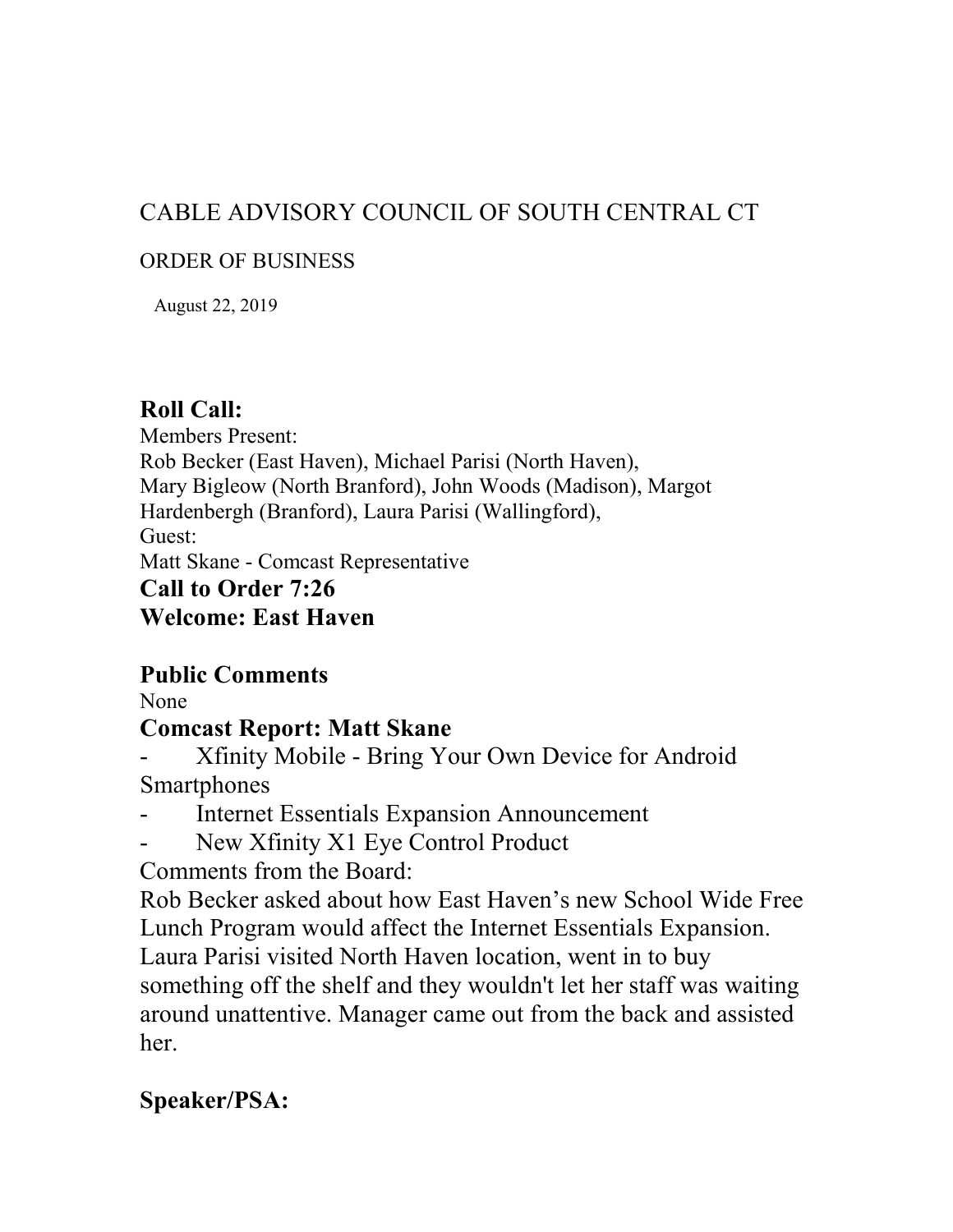### **Review/Accept Minutes: June 27, 2019**

Margot Hardenburgh motion to approve the amended minutes Laura Parisi Seconded

#### **Chairman's Report:**

 **Correspondence** 

# **Treasurer's Report:**

### **Adoption of the 2019-20 Budget:**

Parisi Motion, John Woods Seconded to adjust the budget of \$300 for 2019-2020 for the PEGS.

Rob Becker Motion to approve amended budget,

#### **Finance Report July 2019**

### **a. Funding for insurance policy discussion**

From \$200 from \$300 for PEGS

# **Unfinished Business: Frontier Council Report**

# **Topics for Discussion: FCC ruling**

Discussed and still waiting for Comcast to finalize an interpretation

# **PEGPETIA status**

Rob said the state opened the docket to accept comments from the public to determine grant status for awarding and capping the grant amount. The open comment status will close at the end of August.

 **Appointment letters needed- M Parisi & A Mead New Business:**  None